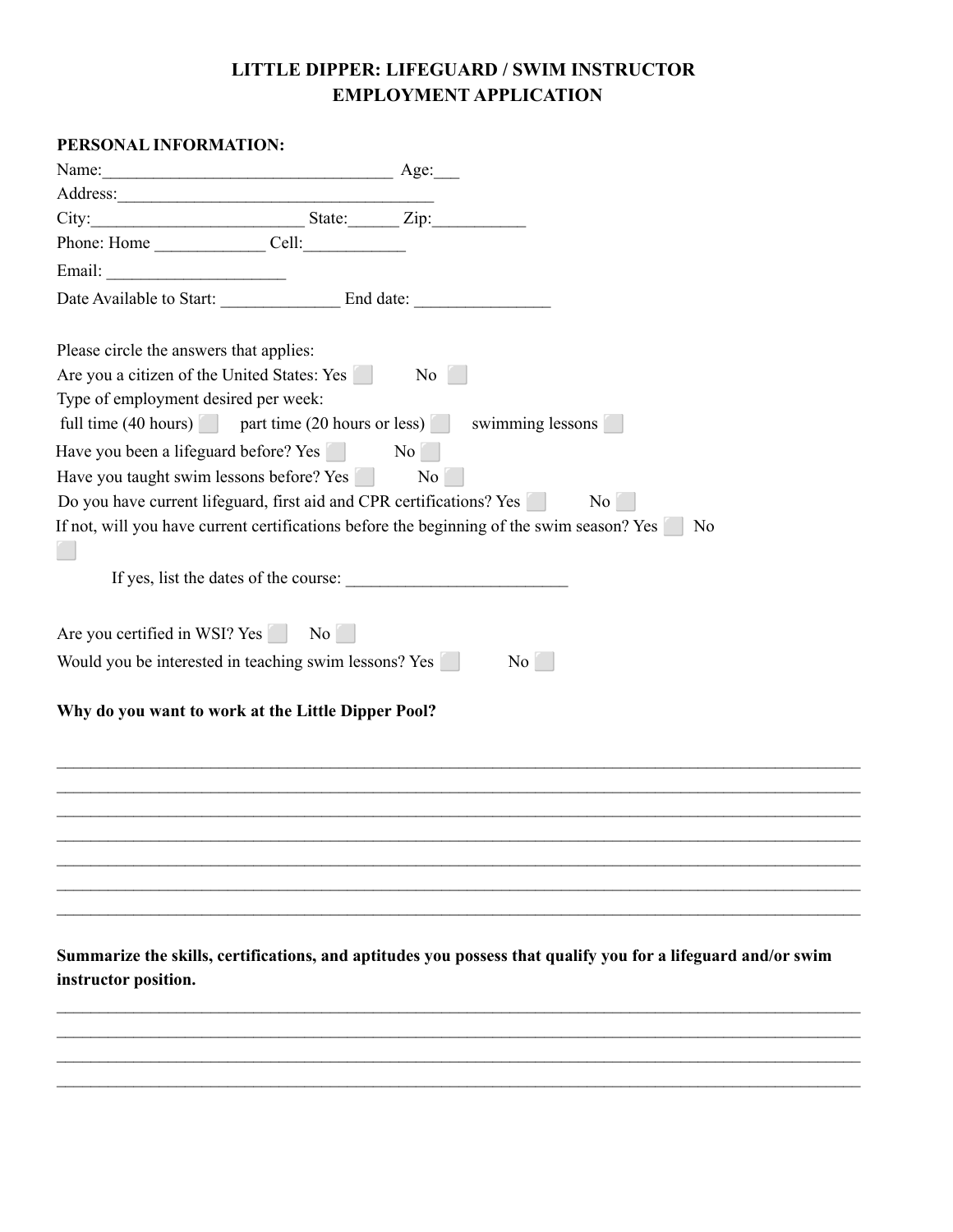## **EDUCATION:**

| High School:                     |                       |                |     |
|----------------------------------|-----------------------|----------------|-----|
| Number of years completed:       | Did you graduate? Yes | N <sub>0</sub> | N/A |
|                                  |                       |                |     |
| College or University:           |                       |                |     |
| Number of years completed:       | Did you graduate? Yes | No             |     |
| N/A<br>Degree or Declared Major: |                       |                |     |

## **REFERENCES:**

Please include the names, addresses and telephone numbers of two people to whom you are not related and whom you have not been employed.

| Name: <u>Name:</u> Phone number:                 |                                                             |  |
|--------------------------------------------------|-------------------------------------------------------------|--|
|                                                  |                                                             |  |
|                                                  | City: $\frac{\text{City:}}{\text{List:}}$                   |  |
|                                                  |                                                             |  |
| Name: <u>Name:</u> Phone number:                 |                                                             |  |
|                                                  |                                                             |  |
|                                                  | City: $\frac{1}{\sqrt{2}}$ State: $\frac{1}{\sqrt{2}}$ Zip: |  |
|                                                  |                                                             |  |
|                                                  |                                                             |  |
|                                                  |                                                             |  |
|                                                  |                                                             |  |
|                                                  |                                                             |  |
|                                                  | Position held:                                              |  |
|                                                  |                                                             |  |
|                                                  |                                                             |  |
|                                                  |                                                             |  |
|                                                  |                                                             |  |
|                                                  |                                                             |  |
|                                                  |                                                             |  |
|                                                  |                                                             |  |
|                                                  |                                                             |  |
| Dates of employment: From (month/day/year) To To |                                                             |  |
|                                                  |                                                             |  |
|                                                  |                                                             |  |
|                                                  |                                                             |  |